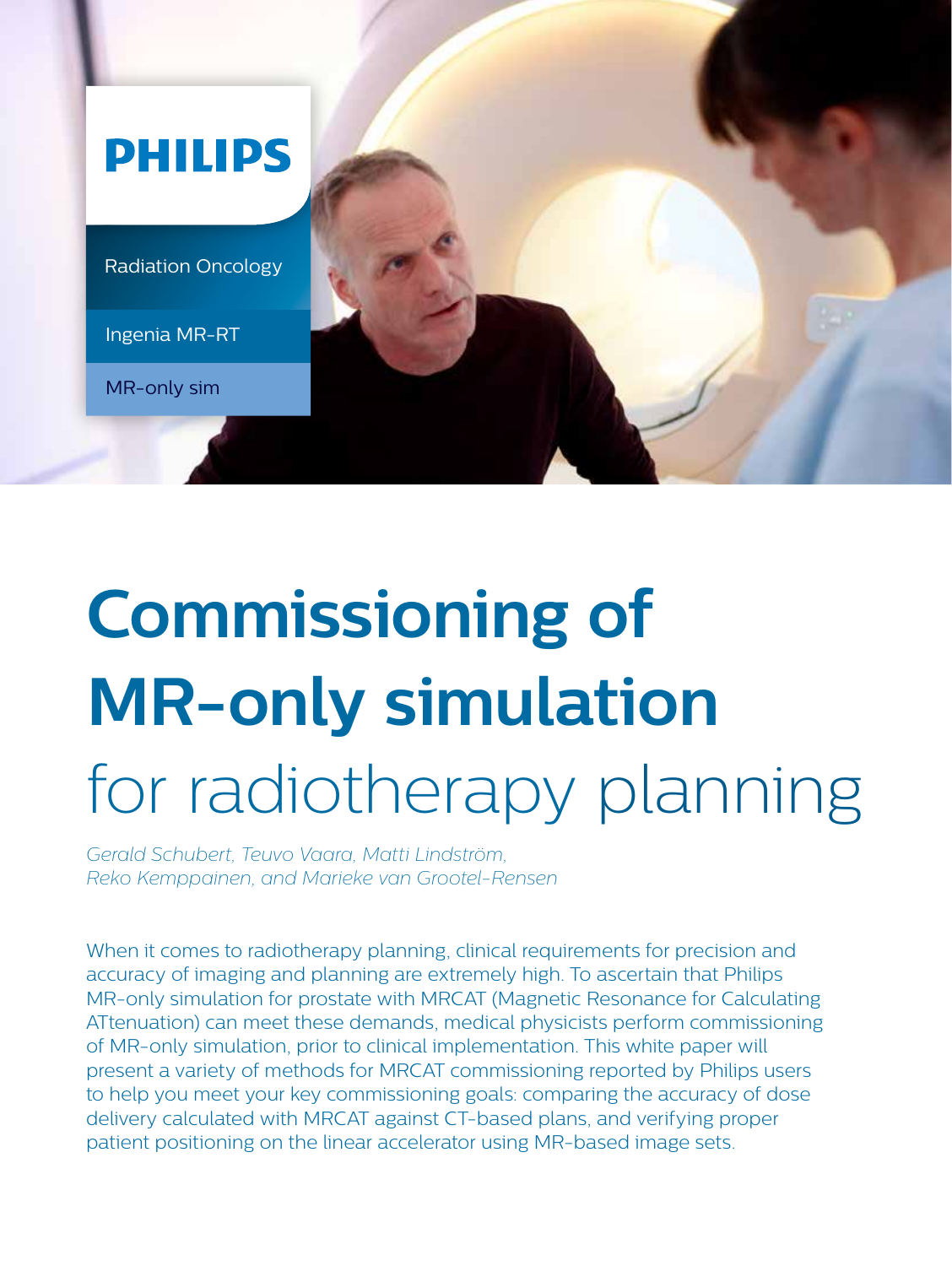## Approaches and guidelines for MRCAT commissioning

### **Introduction**

Philips MR-only simulation is an add-on to Philips Ingenia MR-RT. This tool enables you to calculate attenuation information required for radiotherapy planning – from a single MRI scan.<sup>[1]</sup> The first step in the commissioning of MR-only simulation is execution of the recommended acceptance tests of Ingenia system and the MR-RT extension. Figure 1 provides an overview of recommended acceptance tests for each individual subsystem. Details of commissioning for Ingenia MR-RT fall beyond the scope of this white paper. Please refer to the relevant system manuals, instructions for use and white papers.

The American Association of Physicists in Medicine (AAPM) and the American College of Radiology (ACR) have issued guidelines<sup>[2][3]</sup> on how to evaluate the basic device performance and image quality of CT and MRI scanners. To date, there are no comparable commissioning guidelines for MR-only simulation available. In particular, there is no established advice on how to perform MRCAT to CT dose comparisons or to verify that the patient is correctly positioned on the linear accelerator.

Upon introducing MR-only simulation for prostate, Philips has performed performance tests in collaboration with clinical partners.[1] After commercial release, several sites have performed commissioning of MR-only simulation, and results have been published in peer-reviewed publications.<sup>[4],[5],[6],[7]</sup>.

This document summarizes different approaches for MRCAT commissioning as reported by our users, with the aim of providing guidance for sites that are at the start of this process.

### **Evaluating the performance of MRCAT**

The most straightforward way to evaluate MR-only radiation planning is to compare the dose distributions calculated from identical RT-plans (using identical gantry angles, monitoring units, etc.). The calculation is performed twice: once using MRCAT and once using CT images as the underlying density information. For the substitution of CT with MRCAT images, similar expectations on dose accuracy to those for recalculated plans with daily variations in CT scans apply: the introduced dose differences must not exceed the average difference that is observed between two fractions.

The purest approach to dosimetric agreement is to compare the obtained dose from identical plans with proper setup of the underlying images. By excluding all other contributing factors, the remaining dose difference can be traced back to the density information captured in the MRCAT and CT images. The majority of comparisons published to date adopt this approach, though they differ in their method and the metrics considered.

In MR-only based workflows, the dose is optimized using density information from MRCAT. For this reason, an additional commissioning step is required: comparison of the resulting dose for plans that have been optimized on their respective underlying density information, implying a separate optimization for MRCAT and CT.

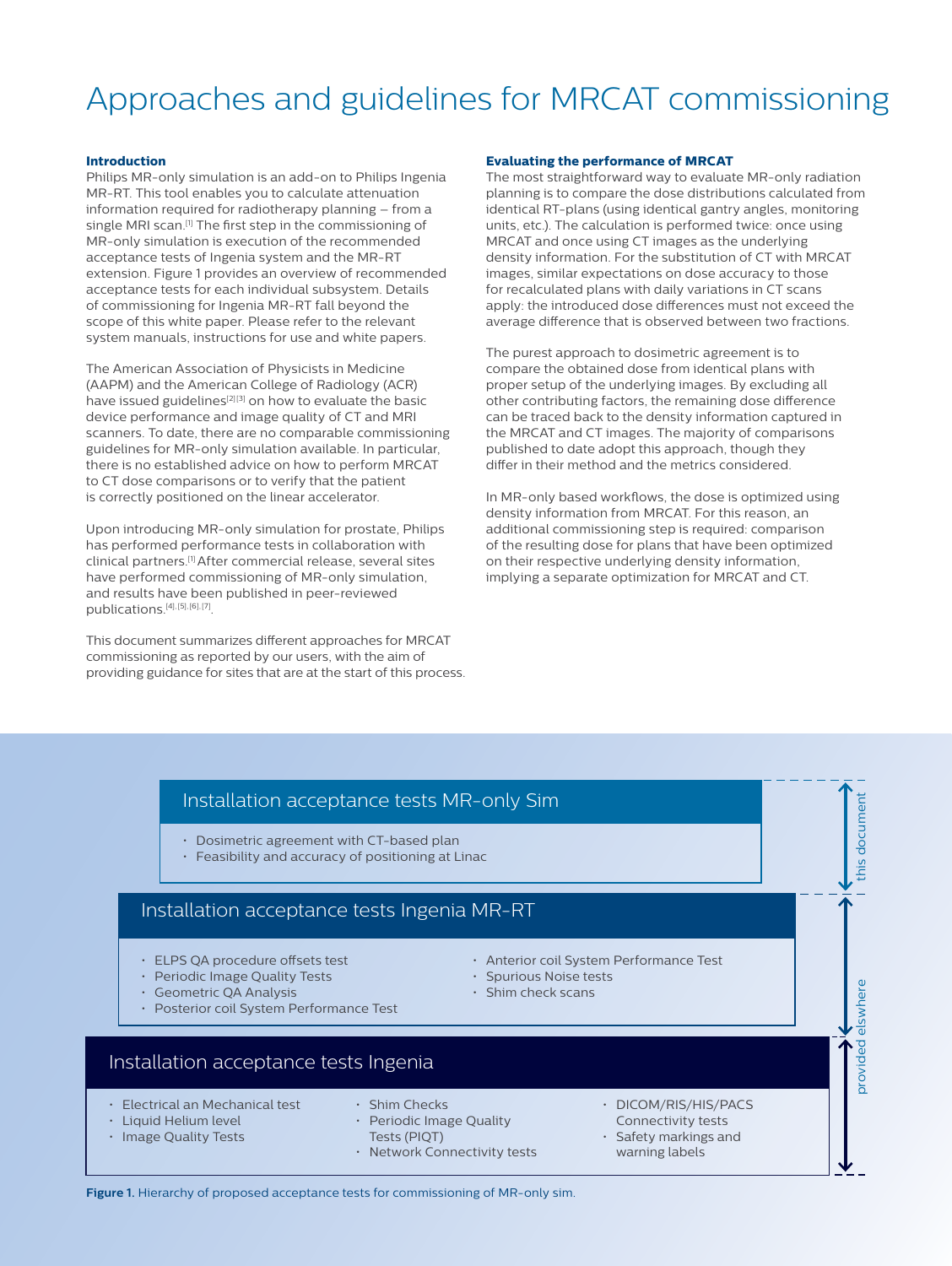### Technical parameters and considerations

### **Positioning and registration**

Ideally, it would be possible to achieve identical patient positioning in both the CT and MRI scanners. Transferring from one imaging modality to another, however, entails inevitable movement and there is an unavoidable time lapse between acquisitions. As a result, there may be differences in bladder filling, positioning of bowel loops and mismatched body outline contours. Therefore, the importance of good and careful patient positioning, with less than two degrees of tilting in any direction, cannot be overstated. Errors made here will not be fully recoverable in a later dose analysis.

### **Re-gridding**

Varying voxel-sizes, relative position of origin, and rotations of the DICOM coordinate system all have an impact on the resulting dose and dose difference. To avoid these issues, interpolating and re-gridding of both image-sets to the same coordinate system after rigidly registering them is a best practice (Figure 2). The MR-image should remain fixed while moving the CT-image and subjecting it to tri-linear interpolation. In this way, the five discrete Hounsfield units of air, fat, water, cortical bone and spongy bone in the MRCAT are preserved. By matching the voxel boundaries, the re-gridding step minimizes partial volume effects. Furthermore, using this method means that all structures can be delineated on slices of the same geometry. This prevents discretization errors arising from a potential inclination of the two underlying image-sets in relation to each other.

Partial volume effects increase with voxel size. Since the dose grids are usually coarser than the underlying density images, re-gridding should be the first step. While dose grids are, by default, aligned with the underlying images, it is important to also ensure that the origins match.

There are many numerical software packages and toolboxes available that offer ready-to-use implementations for performing re-gridding and interpolation.

### **Priorizations in registration**

In practice, the visual quality of the registration mostly depends on which part of the anatomy is given priority. Possibilities in this pelvic CT context include the body outline, the bony structure or the fiducial markers inside the prostate. A perfect whole-body match is rarely achievable. In general, either the bony structures or the body outline display positioning-related differences. We suggest focusing on registration of the bones, since with them it is easier to re-align mismatches in body outline. For the purpose of dose comparison, we discourage registering the positions of the fiducial markers. This approach usually results in the largest positional differences of the overall body.



**Figure 2.** Impact of registration and re-gridding. The green arrows refer to matching characteristics while red arrows indicate mismatch. Residual differences between MRCAT and CT in the registered and re-gridded image are intrinsic to the images.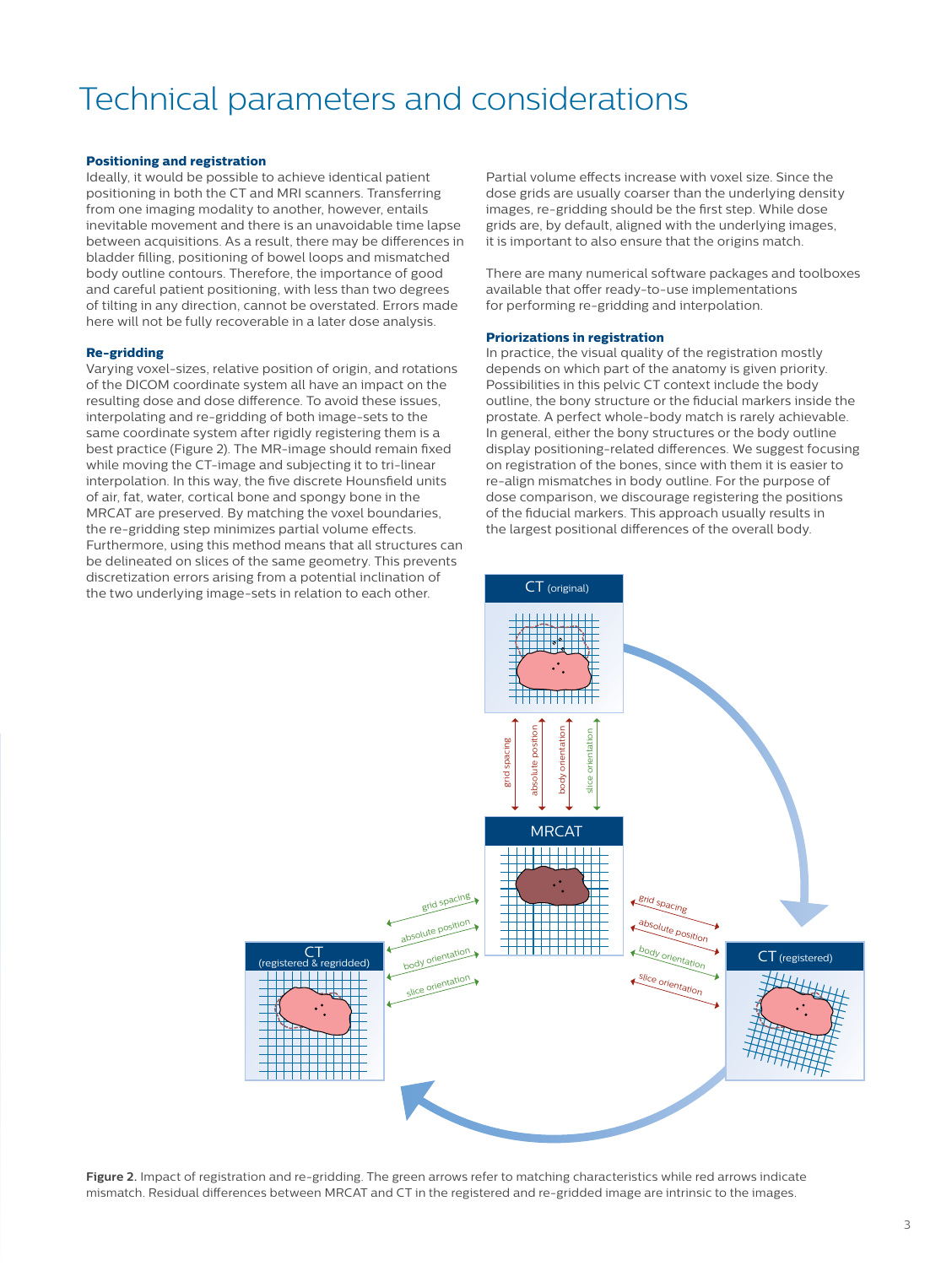### **Matching the body outline**

Due to repositioning of the patient between the two imaging sessions for CT and MRI, unavoidable differences in the body outline will occur that are not related to the performance of MRCAT.

One feasible method of reducing differences in body outline is to use the intersection of both body outlines and clip any volume outside to air density. Alternatively, you can retain one of the two body outlines, while the other one is clipped to air density on the outside and any voids inside are filled with water density.<sup>[8]</sup> An obvious drawback of this clipping approach is that any geometrical distortions of the body outline are concealed. However, a specially designed quality assurance phantom can independently assess the geometric accuracy of the MR-images.

### **Deformable image registration**

In the quest to achieve perfect correlation of the MRCAT and CT images, deformable registration methods can also play a role. However, the appealing appearance and visually perfect match contrast with an intrinsic lack of volume conservation and the challenges in quality assurance of this method. Although deformable image registration lacks widespread acceptance in clinical practice, several groups have reported using it in their clinical workflow.[5] For the purposes of this discussion, we will restrict ourselves to rigid registration.

### **Aspects of dose (re-) calculation**

Once you have registered and re-gridded the two imagesets, the next step is to calculate an RT-dose distribution on each of them, that originates from the same RT-plan and uses identical RT-structures (Figure 3). To this end, the RT-structures can either be delineated on the registered image-sets or propagated from the original CT image using the transformation matrix already identified. Next,

you can optimize the plan on either CT or MRCAT images along with the corresponding dose calculation for this plan. To calculate the dose on the other image set, it is essential that you refrain from repeating the optimization step. Instead, calculate the dose from the unedited plan but use a different underlying image-set. Most treatment planning systems offer this option as a quality assurance or adaptive planning tool, e.g. the Dynamic Planning option in Philips Pinnacle3. Whether it is better to perform initial optimization on CT or MRCAT is subject to discussion. Assessing the dose difference in the results from both approaches provides additional insights into the impact of the changed workflow.

For treatment planning systems that base their dose calculations on direct Monte-Carlo simulation, such as Monaco, it is crucial to choose suitable convergence criteria. The dose distributions from such algorithms show larger numerical fluctuations compared to the results from modelbased algorithms such as Collapsed Cone Convolution (Pinnacle3 ) or Anisotropic Analytic Algorithm (Eclipse). In practice, a statistical accuracy of 1% per control point sufficiently reduces the stochastic noise at a cost of prolonging calculation time, when compared to current clinical practice.[4]

### Metrics for dosimetric comparison

MR-only simulation is designed to provide accurate attenuation information that is sufficient for radiotherapy planning. That is to say that for identical plans obtained using CT or MRCAT, the resulting dose distributions are dosimetrically equivalent within clinically acceptable limits. MRCAT, however, is not intended to be visually similar to CT.



**Figure 3.** Schematic overview of a best practice approach to setting up a dose comparison between CT- and MRCAT-based dose plans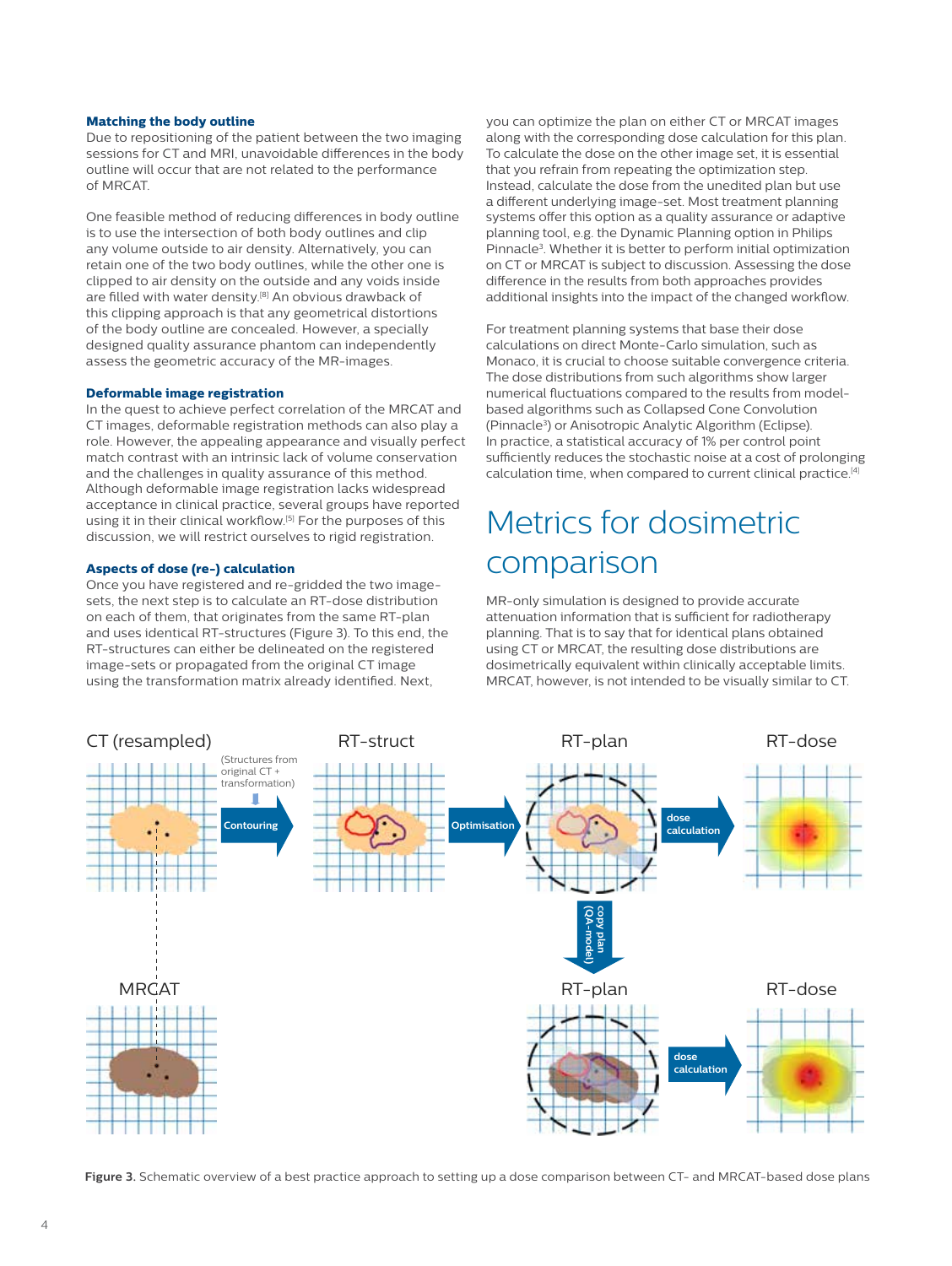### **Voxel-wise comparison**

Validations in this document focus on dose comparison or derived metrics, such as gamma analysis (Figure 4), rather than a comparison of the underlying density information. Dose values are the result of accumulated tissue information along each of the beam directions and therefore they 'have a memory'. Due to its local nature, local density information may prove useful in determining where observed dose differences originate (e.g., mismatched bones, internal air cavities, etc.).

The most comprehensive way to investigate dose differences is to perform a full, three-dimensional, voxel-wise comparison. Provided that the data have been properly aligned and re-gridded, this is a straightforward approach.

### **Creating dose volume histograms**

For most practical purposes, the full volumetric information is too dense. Ideally, the aim is to compress the information to allow easier comparison between cases. The natural way to do this is to create dose volume histograms (DVHs) over certain volumes and quantify the difference between the DVHs for these volumes. Suitable volumes can be based on either actual RT-structures, or on more general definitions, such as the region that receives more than 75% of the prescribed dose.

### **Utilizing scorecards**

However, querying the full information contained in the DVH might prove to be cumbersome. You can further reduce the information while retaining the major characteristics of the DVH by recording the obtained values, for quantities that have also been used as optimization objectives, e.g., D<sub>98</sub>, D<sub>mean</sub>, D<sub>2</sub>. Clinically, such values are<br>expressed in scorecards. These provide a quick and

convenient way to verify that plan criteria have been met. The difference between these values when calculated from CT- and MRCAT-based dose distributions provides the highest level comparison metric which can also be extracted and reported for a larger patient cohort.

### **Performing gamma analysis**

Direct dose comparison is susceptible to slight spatial misregistrations which, as explained above, cannot be fully excluded and which, as such, place limitations on this method. The established way to deal with these is to consider the gamma values instead of voxel-wise dose difference. In this respect, gamma analysis acts like a local degree of freedom in the registration, by relaxing the need for a perfect spatial match of corresponding dose values.

Moreover, we can view the gamma values as a threedimensional quantity that can be evaluated across the patient. It is, however, more common to condense the gamma values into a histogram over a certain volume of interest and/or to characterize the histogram by its key parameters. Likely the most relevant quantity is the gamma pass ratio, which is the percentage of voxels for which gamma is less than one.

### **Acceptance criteria**

The acceptance values for gamma analysis reported in literature vary. It is widely accepted that to assure the quality of the end-to-end workflow, a criterion of 3%/3mm must be met. However, several groups report even stricter requirements (2%/2mm, 2%/1mm, or 1%/1mm) when evaluating the impact of replacing CT with MRCAT. In general, for the test to pass, 99% of the considered voxels must fulfill the defined gamma criterion (some groups specify 95%).



**Figure 4:** Metrics for dosimetric comparison. For detailed explanation on the methods, see the body text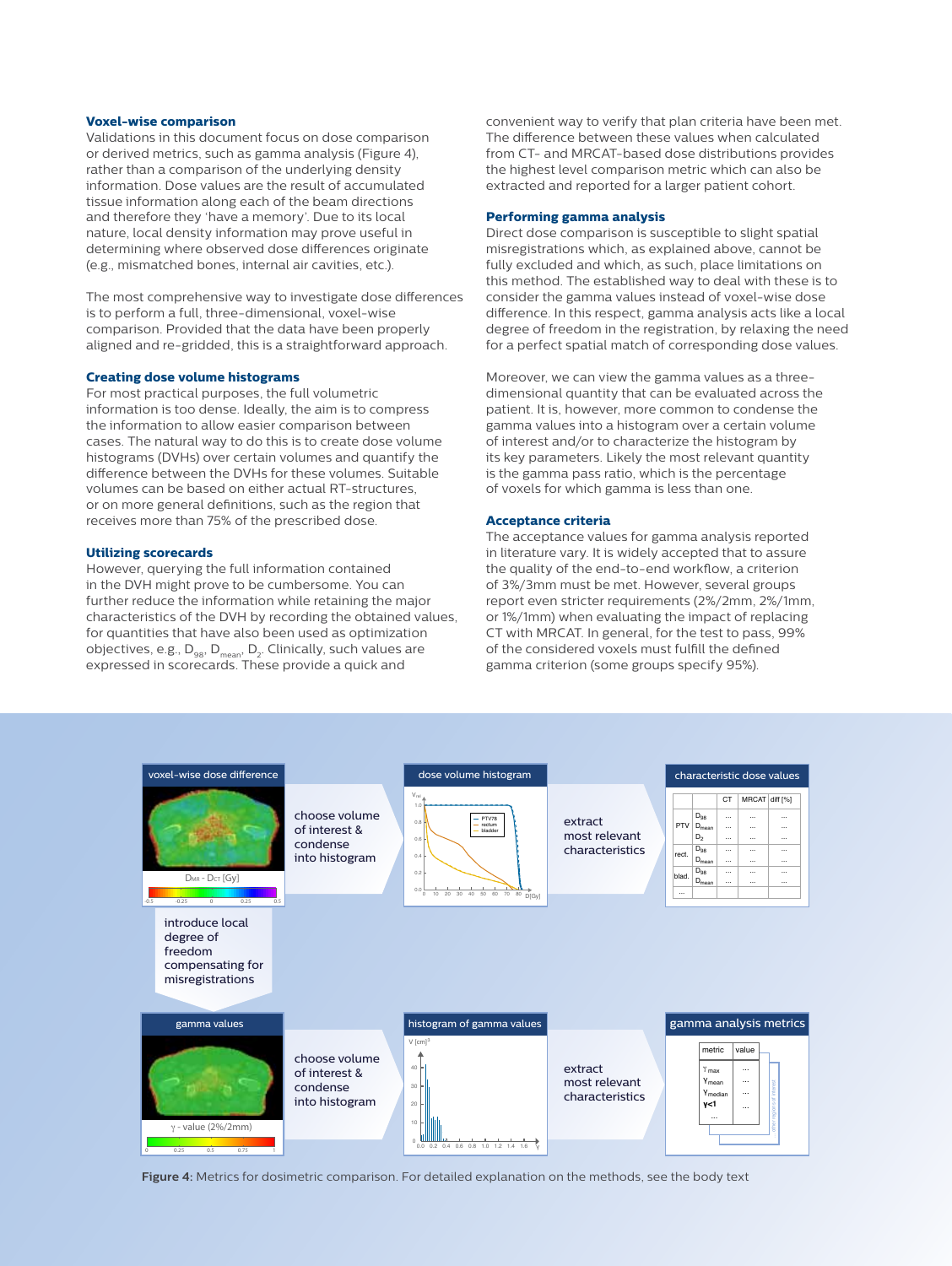Evaluating the dose differences helps us arrive at a finer granular judgement. Standard gamma analysis is unable to discern a systematic over- from an under-dosage, as long as their magnitude remains below the threshold. There seems to be consensus that average dose differences to target structures above 1% would not be acceptable for releasing MRCAT for clinical use. For systematic differences below 1%, the situation is more complex. Experts have worked on disentangling the relative contributions to the observed differences before proceeding to a clinical workflow.<sup>[4]</sup>

A straightforward implementation of scorecard-based acceptance criteria would only enforce consistency: a plan that meets the acceptance criteria on CT should also fulfill these criteria on MRCAT and vice versa. The same should hold for plans that fail to meet the requirements. In practice, this seemingly trivial request is difficult to fulfill. Since in the optimization process, multiple objectives must be balanced against each other, some plans result in some criteria only just reaching the target. A tiny dose difference can make this target fail on the other image-set. In this respect, scorecard-based acceptance criteria are only useful in cases where the plan is re-optimized for the two image-sets.

### Practical considerations in dosimetric comparison

### **Hounsfield unit to density conversion**

Of course, the result of a dose comparison depends on the ground-truth that is used in the comparison. Modern treatment planning systems base their dose calculation on electron or mass densities rather than Hounsfield units. A conversion table supplied by the operator and established during commissioning of CT governs conversion between one and the other. The resulting Hounsfield unit to density calibration tables differ according to the chosen CTcalibration phantom at commissioning.[9]The conversion table supplied with Philips MR-only simulation (Figure 5) reflects the best match to an 'average' CT calibrated with the CIRS-062-phantom. Sites that use a different calibration table for CT can expect larger dose differences. In principle, matching the two calibration tables can reduce these differences.[4] When it comes to making an informed decision as to which calibration table to deploy, an awareness of this aspect is crucial. Medical physicists can use the default table from Figure 5, or an adapted one that better reflects the characteristics of the local CT and ensures continuity of the dose prescription.

When using a custom conversion table, dosimetric equivalence of plans should be tested and the customer should measure the correctness of their CT end-to-end performance with the CT (reference) calibration curve.

### **Overcoming internal air cavities**

Intestinal gases are regarded as a transient effect and the corresponding air pockets are assigned a soft tissue value in the MRCAT images. This is in line with current practice at several sites at which internal air cavities are manually overwritten in the CT-based workflow.

Similarly, the MRCAT algorithm will not differentiate the presence of permanent, artificial air-filled objects inside the patient's body. In this case, a manual overwrite



**Figure 5.** Default calibration table from Hounsfield units to mass densities for use together with MRCAT images.

to air density is required in order to avoid unintended dose mismatch. Such an air cavity can be readily delineated from the in-phase image and used for manual density override in the treatment planning system.

### **Upgrading to new software releases**

The Hounsfield units of the tissue compartments can vary across different software releases. These changes reflect enhancements in stability of the image acquisition and changes in the assignment of voxels at tissue class boundaries. The Philips approach has been that, the discrete calibration values for each of the tissue classes should fall onto the same continuous calibration curve in Figure 5. The need for at least partial re-commissioning may arise upon software upgrades.

### Patient positioning verification

### **Positioning on the linear accelerator**

Patient positioning on the linear accelerator is a reoccurring task for each fraction. To support precise therapy delivery, it is crucial to correctly match the patient positions at the planning stage with position verification images. Transition to an MR-only simulation workflow requires patient positioning to be based on MR image sets solely. Here, each facility must find and follow their own approach depending on the technical equipment available and local guidelines.

### **Cone-beam CT-based positioning**

For linear accelerators equipped with a cone-beam CT, this match can be done based on bony anatomy, soft tissue contrast, or fiducial markers in the prostate. The frequency of cone-beam CT-based position verification varies from hospital to hospital. Some centers perform this check for each fraction, others only during the first fractions in order to reduce the overall dose given to the patient. Assessments as to whether the patient's anatomy has changed in response to treatment and re-planning is required are usually carried out at weekly intervals. Positioning for the other fractions is usually done using planar kV or MV images that are matched against digitally reconstructed radiographs (DRRs).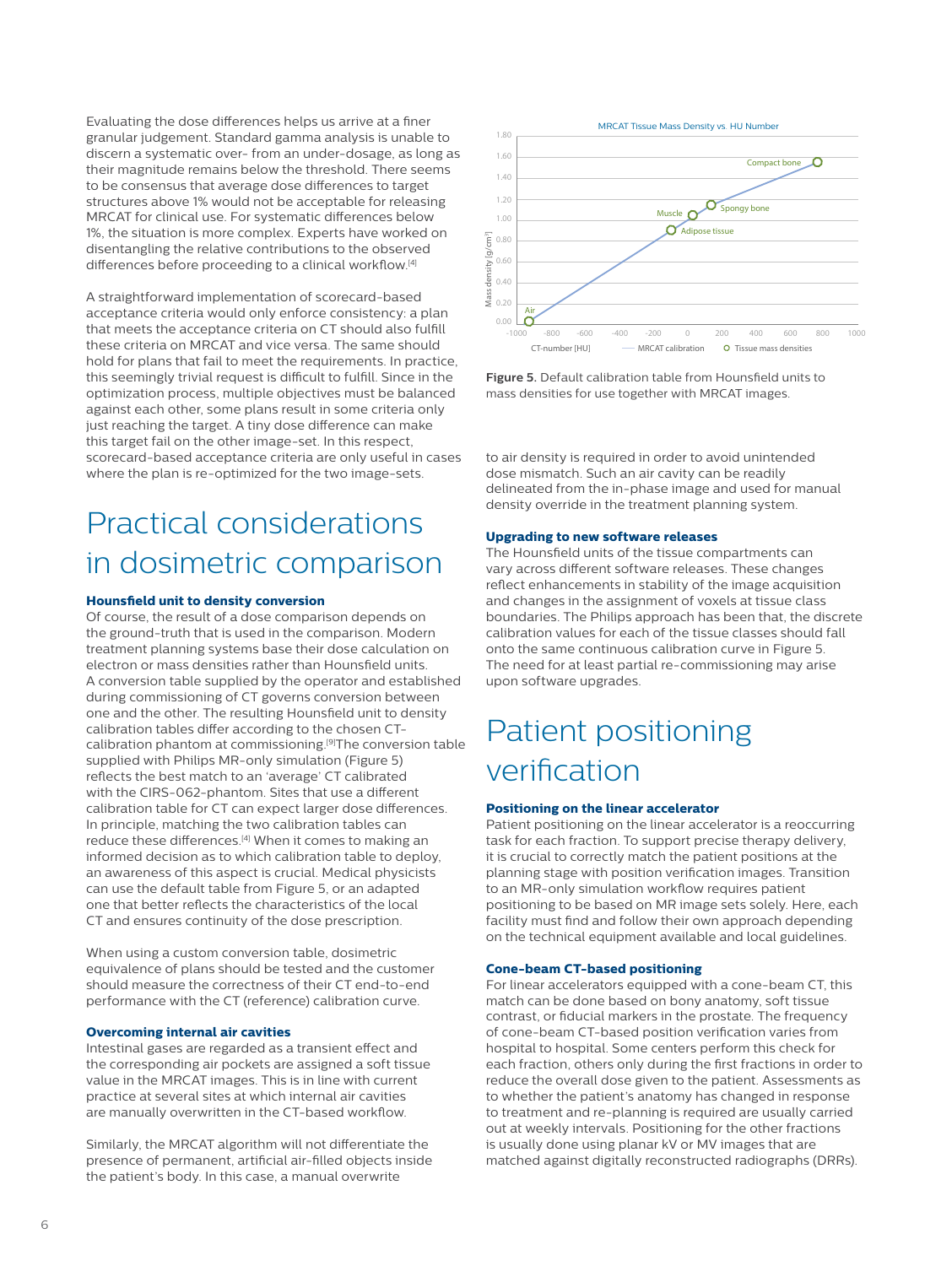### **MRCAT accuracy in practice**

Several groups have independently performed studies on the dosimetric accuracy of MRCAT. While these differ in terms of the metrics considered and study design, (see Table 1) the general outcome is comparable. Results from MSKCC show a mean difference of less than 0.5% throughout the patient population.[5]

The Utrecht study elaborates on the impact of the Hounsfield unit to density conversion. For matching curves, this site reports a mean dose difference of 0.3% in the CTV.[4] Reported average gamma passing rates for the 3%/3mm and the 2%/2mm criterion range from 99% to 100%.<sup>[4][6][7].</sup>

|                                     |                             | <b>Memorial</b><br>Sloan-Kettering<br>Cancer<br>Center, USA | <b>University</b><br><b>Medical Center</b><br>Utrecht, The<br><b>Netherlands</b> | Odense<br><b>University</b><br>Hospital,<br><b>Denmark</b> | <b>Turku University</b><br>Hospital,<br>Finland |
|-------------------------------------|-----------------------------|-------------------------------------------------------------|----------------------------------------------------------------------------------|------------------------------------------------------------|-------------------------------------------------|
| Country                             |                             | <b>USA</b>                                                  | The Netherlands                                                                  | Denmark                                                    | Finland                                         |
| Reference                           |                             | $[5]$                                                       | [4]                                                                              | [6]                                                        | $[7]$                                           |
| Number of patients                  |                             | 20                                                          | 14                                                                               | 30                                                         | 5                                               |
| HU to density<br>conversion table   | MRCAT same as CT            | $\times$                                                    | $\times$                                                                         | $\times$                                                   |                                                 |
|                                     | Philips provided            |                                                             | $\times$                                                                         | $\overline{\phantom{0}}$                                   | $\times$                                        |
| Registration method                 | <b>Rigid</b>                |                                                             | $\times$                                                                         | $\times$                                                   |                                                 |
|                                     | Deformable                  | $\times$                                                    | $\overline{\phantom{0}}$                                                         | $\overline{\phantom{a}}$                                   | $\times$                                        |
|                                     | Re-gridding                 | $\times$                                                    | $\times$                                                                         | $\times$                                                   | $\times$                                        |
| Used evaluation metrics             | Abs. dose diff.             | $\times$                                                    |                                                                                  |                                                            |                                                 |
|                                     | Rel. dose diff.             | $\times$                                                    | $\times$                                                                         |                                                            | X                                               |
|                                     | Gamma 3% / 3mm              |                                                             | $\times$                                                                         |                                                            |                                                 |
|                                     | Gamma 2% / 2mm              |                                                             | $\times$                                                                         | $\times$                                                   | $\times$                                        |
|                                     | Gamma 1% / 1mm              |                                                             |                                                                                  | $\times$                                                   | $\times$                                        |
| Number of volumes<br>for evaluation | <b>Structures from RTSS</b> | 15                                                          | 14                                                                               | 10                                                         | 11                                              |
| Treatment planning system           |                             | Eclipse                                                     | Monaco                                                                           | Pinnacle <sup>3</sup>                                      | Pinnacle <sup>3</sup>                           |
| Treatment technique                 |                             | <b>VMAT</b>                                                 | <b>IMRT</b>                                                                      | <b>VMAT</b>                                                | <b>VMAT</b>                                     |
|                                     |                             |                                                             |                                                                                  |                                                            |                                                 |

**Table 1.** Details of published dose comparison studies performed at clinical sites.

### **DRR-based positioning**

Transition to an MR-only workflow is straightforward using DRRs. Treatment planning systems can also create DRRs from the MRCAT images, which can then be used in the position matching (Figure 6).

Positioning accuracy depends on the quality of the DRRs and on how well these are (manually) matched to the kV images on treatment day. Obviously, manual matching is subject to inter-observer variability.



**Figure 6 .** Illustration of DRRs created from MRCAT.

If replacing CT by MRCAT images results in DRRs for which the positioning accuracy does not exceed the inter-observer variability for CT-based DRRs, this step of the commissioning process passes.

### **Fiducial markers**

Both for DRR- and cone-beam CT-based positioning, the presence of fiducial markers in the prostate can increase positioning accuracy. In the MRCAT images, fiducial markers are not depicted as high-density objects, but shown as soft tissue. In order to make them available for positioning, they need to be manually delineated, for instance in the in-phase images. A dedicated seed detection scan provides complementary information for delineation and supports the differentiation of fiducial markers from other signal voids, such as calcifications. The resulting structures can be linked to the DRR and pushed to the linear accelerator. In a similar way, delineations of other anatomical structures can also be used for patient positioning. A contour-based workaround like this is necessary since the on-board imagers at commercial linear accelerators can currently register kV images only to CT images (such as MRCAT), but do not yet provide the possibility of registration with MR images.